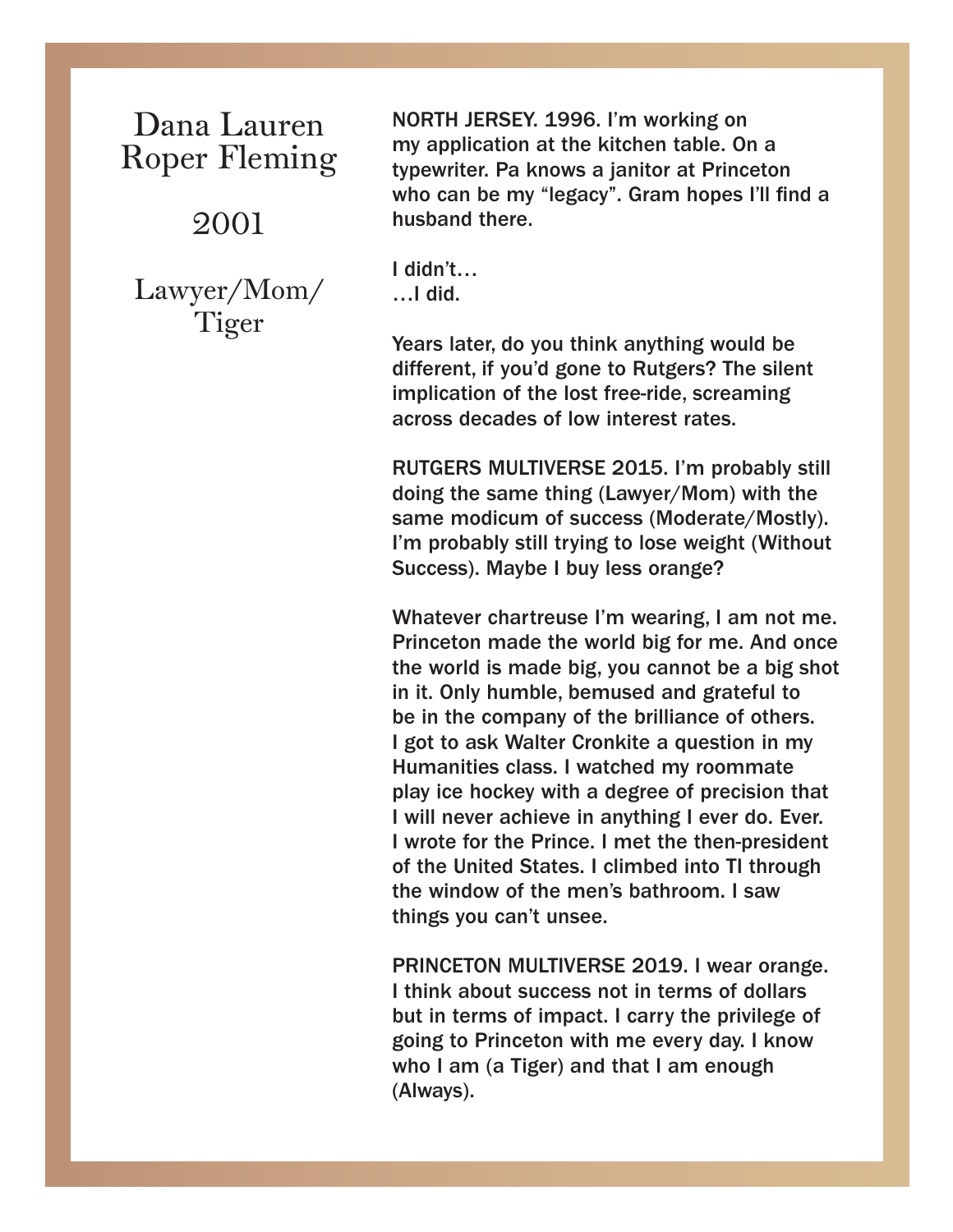

### Dowling Tracy Solomon

## Dowling 2005

 $\overline{2}$ Professor/Parent/ Feminist

I was challenged, motivated and given I was challenged, motivated and given opportunities at Princeton I never thought opportunities at Princeton I never thought possible. The learning environment was possible. The learning environment was superior, but it was the personal leadership superior, but it was the personal leadership opportunities outside the classroom that left opportunities outside the classroom that left the greatest impact on me. the greatest impact on me.

Freshman fall I signed up to learn to play squash at Dillon gym where, unexpectedly, equash at Dillon gym misrc, unexpectedly, the teacher for the class was the assistant me coach for the was the assessed the assessment coach for the women's varsity squash team. After class, he asked me if I was interested in putting in extra effort to learn squash and to potentially join the women's team. I accepted this incredible, unforeseen opportunity, and began playing squash twice a day for the remainder of my freshman year. By the end<br>ref the rest mass his day from my phase of the rest of the rest of the state of the state of the state of the the flext year, I had fised from number 25  $\sim$ - last place on the team - to a member of<br>the top 16 travelling team. I developed life $t_{\rm{top}}$  is the top 16 travelling to all incredible mentors in my the coaches, Richard and Gail. incredible mentors in my coaches, Richard and Freshman fall I signed up to learn to play of the next year, I had risen from number 25 – last place on the team - to a member of

Another opportunity arose when I decided, a junior officer position there. Enjoying leadership at Colonial, I decided next to run for president. I became the second female esident in Colonials history and one of only<br>bendful et env elub. This releases me the a handrul at any club. This fole gave the the<br>opportunity to work closely with the University's opportantly to work closely with the entroleity of administration as it contemplated how fouryear colleges could interact with the "Street" **and positively influence the University/Street** relationship. after joining Colonial Club, to apply for president in Colonial's history and one of only a handful at any club. This role gave me the

Thanks to Princeton, I had the confidence and  $\blacksquare$ impact on my community. opportunities to take risks and make a positive

opportunities to take risks and make a positive